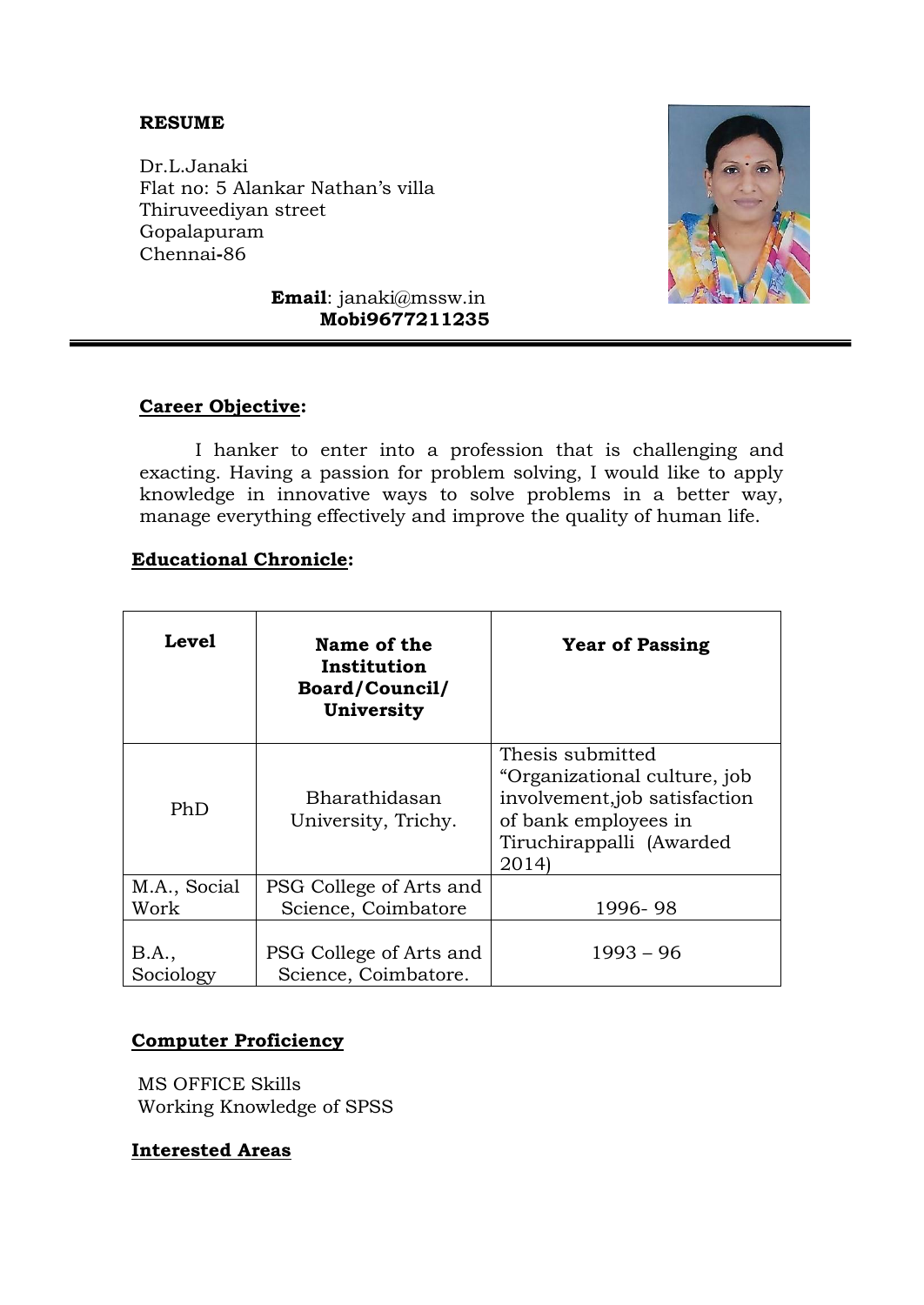Teaching, Training, Human Resource, Performance Appraisal.

# **Field Work Training Experience**

- PSG Industrial Estate Coimbatore Specialized in HR
- Lakshmi Mills Ltd, Coimbatore Specialized in HR

### **Block Placement Training Experience**

- Hotel Sterling Resorts, Ooty Specialized in HR
- $\triangleright$  Sri Sowmanasya Hospital, Trichy Specialized Psychiatric field
- $\triangleright$  Kovai Rehabilitation Centre and Information Services, Coimbatore -Specialized Psychiatric field

### **PhD. Thesis**

**Title:** A STUDY ON ORGANIZATIONAL CULTURE, JOB INVOLVEMENT AND JOB SATISFACTIN OF BANK EMPLOYEES IN TIRUCHIRAPPALLI MUNICIPAL CORPORATION LIMIT, TAMILNADU.

### **WORK EXPERIENCE**

Currently working as a Asst.professor in the PG dept of social work MadrasSchool of Social work-Chennai.(2019 till now)

1.Worked as a Asst.professor in madras school of social work in MA HR&OD department from 2014 to april2019.

Subjects Handled.

- Organization development
- Organizational Behaviour
- Research Methodology
- Industrial Relations
- Cross cultural business management.
- 2**.** Worked as a Lecturer in Sri Krishna College of Arts and Science Science in MSW Department From June 2008 to April 2010.

Handling for Human Resource Specialization

- Industrial relations
- Introduction to Counseling
- Group work
- Organizational behavior
- Case work
- ISO and NAAC Coordinator.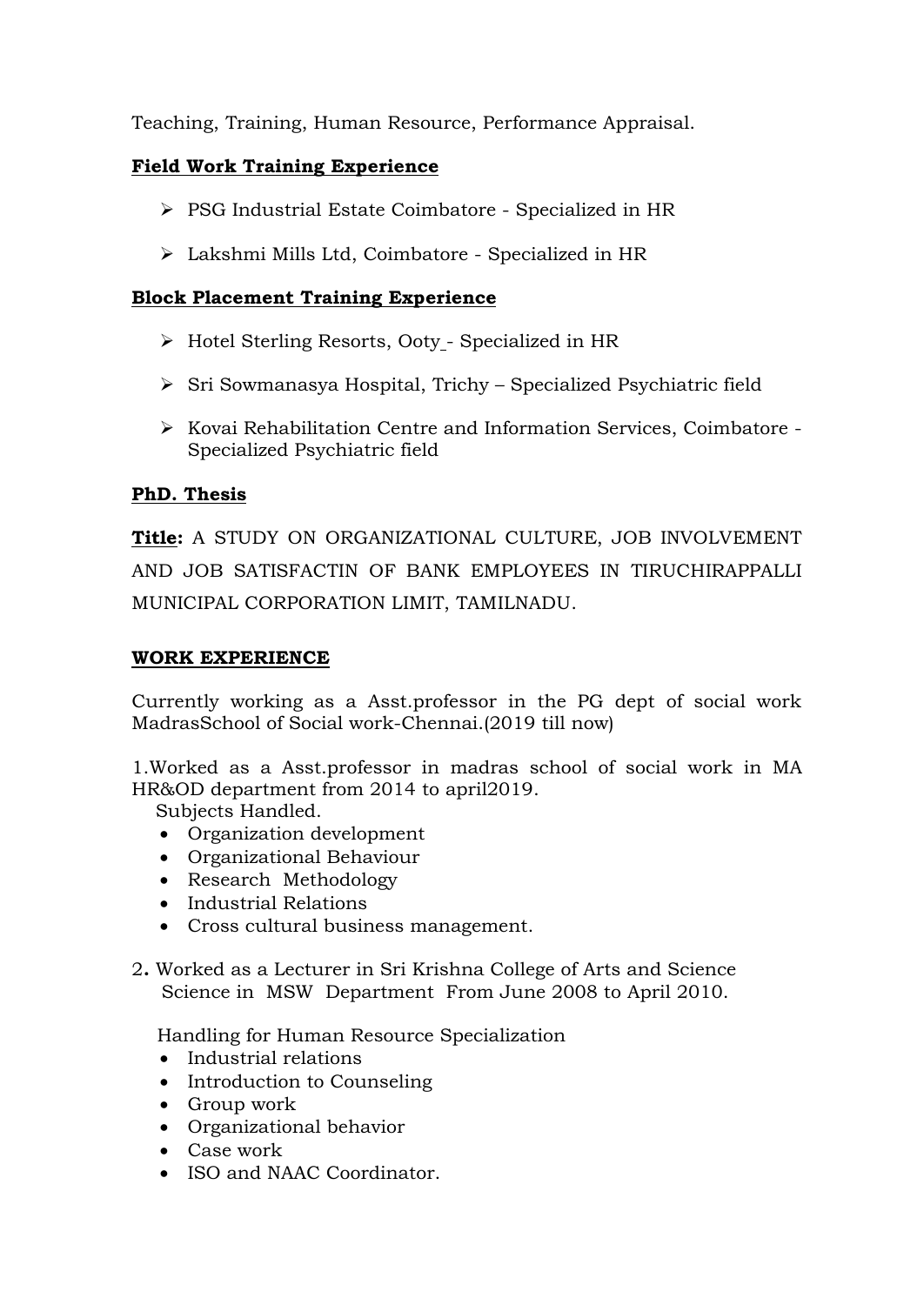- 3**.** Worked as a Head of the Department in SMS College of Arts And science in Coimbatore MSW Department. From June 2007 to May 2008
- 4**.** Worked as a Lecturer in Christhuraj College in Trichy MSW Department. From June 2005 to May 2006.
- 5. Worked as a teaching assistant for MSW Students as part of PhD course work in Bharathidasan University, Trichy. From June 2004 to May 2005

### **ALLIED PROJECTS**

• Undergone a Project for the **Study of Absenteeism** with special reference to **Hotel Sterling Resorts, Ooty**.

## **Member**

- A Life Member in Social Work Forum of PSG CAS, Coimbatore.
- A Life Member in Coimbatore productivity council,

## **Personal Chronicle:**

- Sincere, hardworking and energetic person having a great zeal to succeed.
- Good communication and interpersonal skills.
- Good team player
- Problem solving Skills
- Enthusiastic to learn new skills.
- Adaptable to the Environment

# **Articles Published:**

- 1."HR in a Globalized scenario"-The Dynamics of Management: The Plus Factors. Published by ideal Publishing house, Trichy-2, Edited Volume-ISBN-978-81-920622-0-7
- 2."Social Change and Development-A HR Perspectives"-Social Development in India: Retrospects and Prospects "Published by authors press- New Delhi. Edited by Dr.R.Mangaleshwaren-ISBN-978- 81-7273-607-1
- 3. A study on Psychological Aspects of the rescued child labours with Special reference to Coimbatore division. Published by Zageer Hussain publication-Coimbatore. Edited by R. A. Ponnusamy, Y. Vijila. ISBN 978-81-9074-897-1.

# **Paper Presented:**